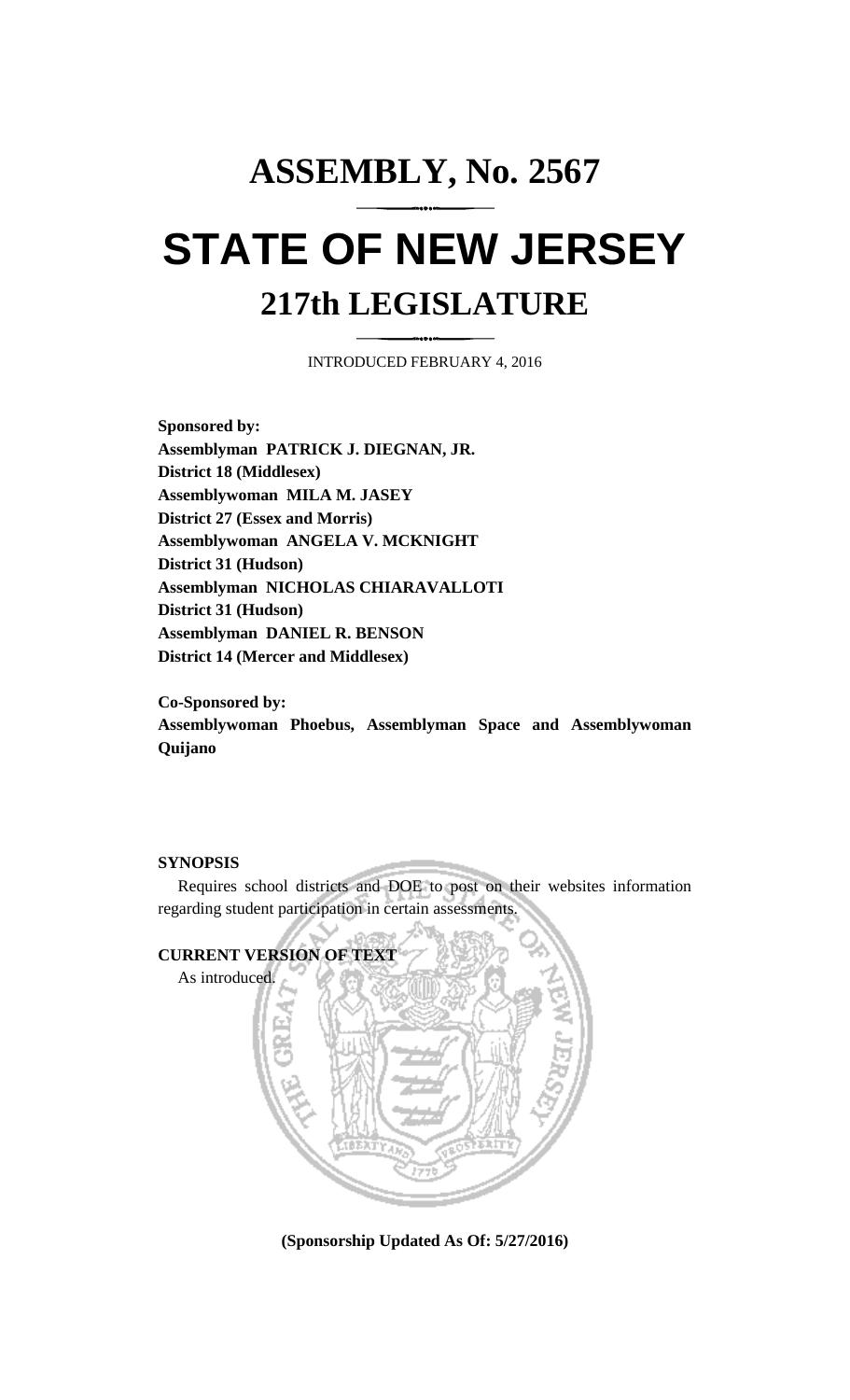**AN ACT** concerning student participation in certain assessments and supplementing chapter 7C of Title 18A of the New Jersey Statutes.

 **BE IT ENACTED** *by the Senate and General Assembly of the State of New Jersey:*

8 1. a. As used in this section, "PARCC assessment" means the assessments developed by the consortium of states known as the Partnership for Assessment of Readiness for College and Careers.

 b. A school district shall post on its website, and make publicly available upon request, information regarding the number of students in each grade level who participated in the administration of a PARCC assessment and the number of students in each grade level who did not participate in the administration of a PARCC assessment. The information shall include the subject area of the PARCC assessment, the grade levels covered by the assessment, and the date or dates on which the assessment was administered.

 c. A school district shall post the information required by subsection b. of this section on its website within 10 days of the district's completion of the administration of any PARCC assessment to any grade level. A school district shall also provide the information to the Department of Education within the same period of time.

 d. Within a reasonable time after receiving the information required by subsection b. of this section from all school districts, the Department of Education shall post on its website data regarding the total number of students in each grade level Statewide who participated in the administration of a PARCC assessment and the total number of students in each grade level Statewide who did not participate in the administration of a PARCC assessment. The information shall include the subject area of the PARCC assessment, the grade levels covered by the assessment, and the dates of the testing window in which the assessment was administered.

- 
- 2. This act shall take effect immediately.
- 
- 
- 

## STATEMENT

 This bill requires school districts and the Department of Education to post information on their websites regarding student participation in the assessments developed by the consortium of states known as the Partnership for Assessment of Readiness for College and Careers (PARCC assessments). Under the bill, a school district must provide on its website, and make publicly available upon request, information regarding the number of